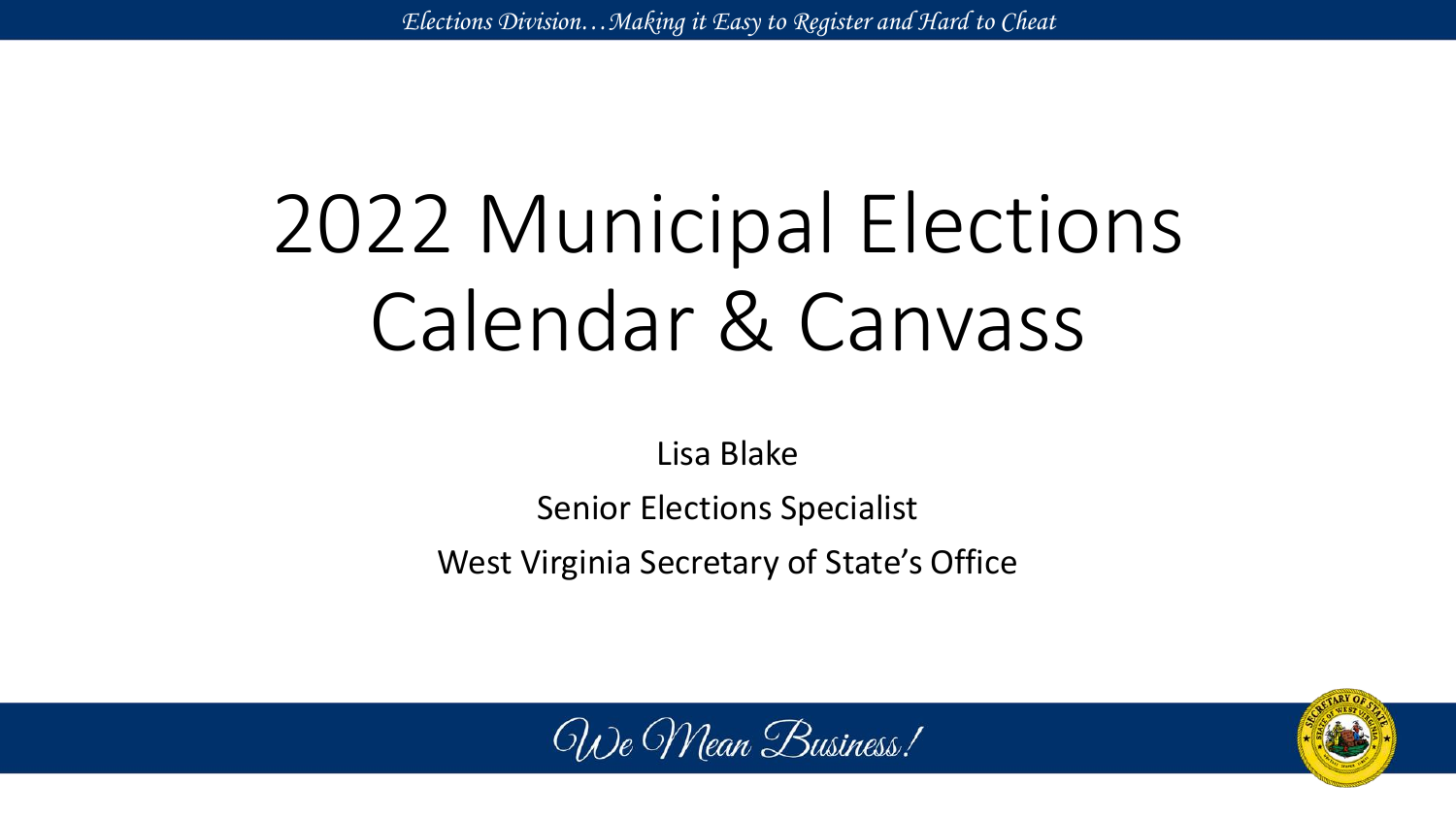# Filings, Withdraws, & Write-ins

- Candidate filing: January 10 29, 2022
- Candidate withdraw
	- Primary: 3<sup>rd</sup> Tuesday after filing
	- General: 84 days before the election June 7, 2022 – March 15 June 14, 2022 – March 22
- •Write-in candidate filing: 49 days prior

June 7, 2022 – April 19 June 14, 2022 – April 26



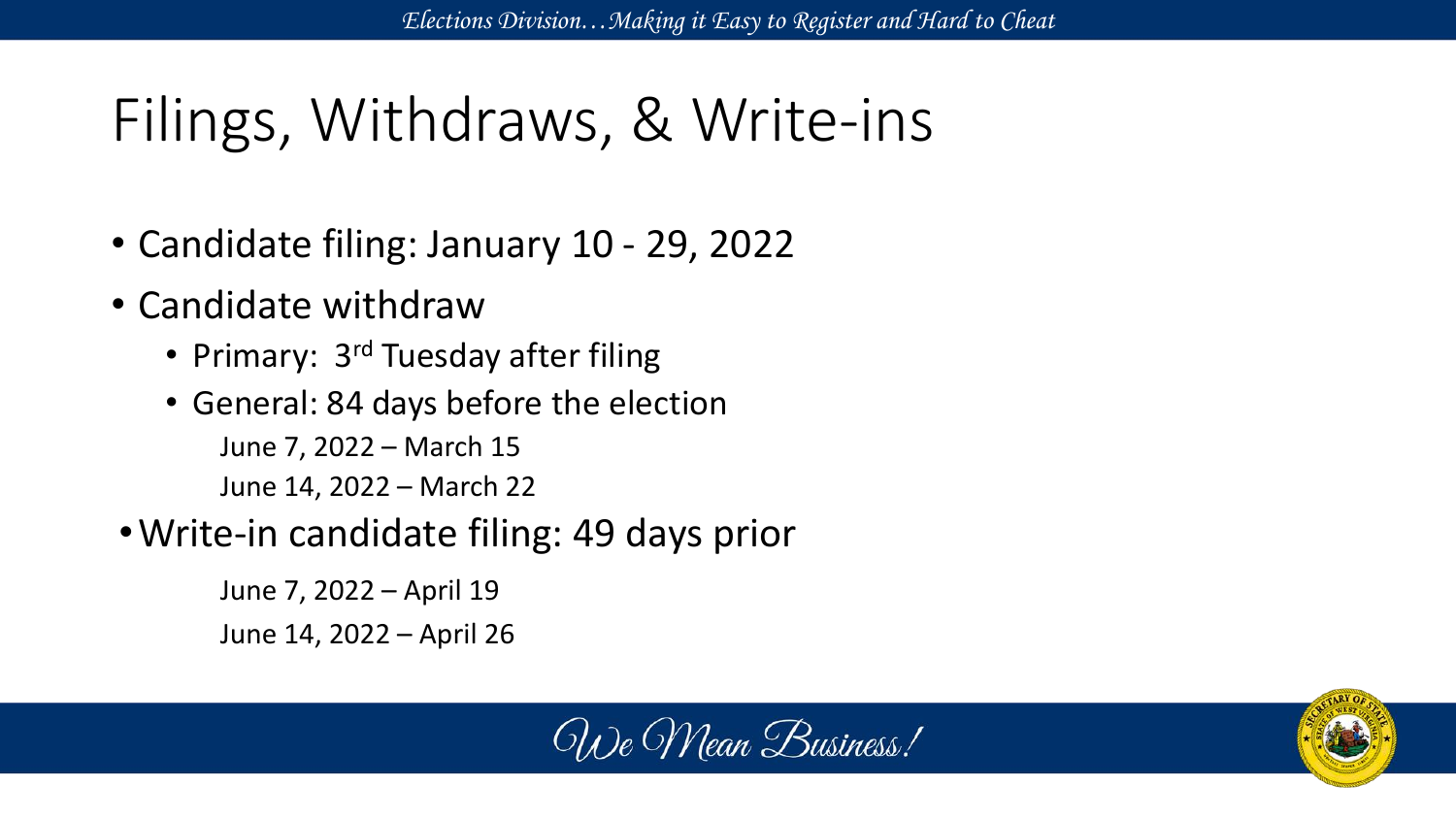# Election Officials & Preparation

- Ballot position drawing
	- Primary: 4<sup>th</sup> Tuesday after filing period
	- General: 70 days prior
- Appointment of election officials 84 days before the election
- Poll Worker Training within 30 days of election
- Canvass 5 days after the election



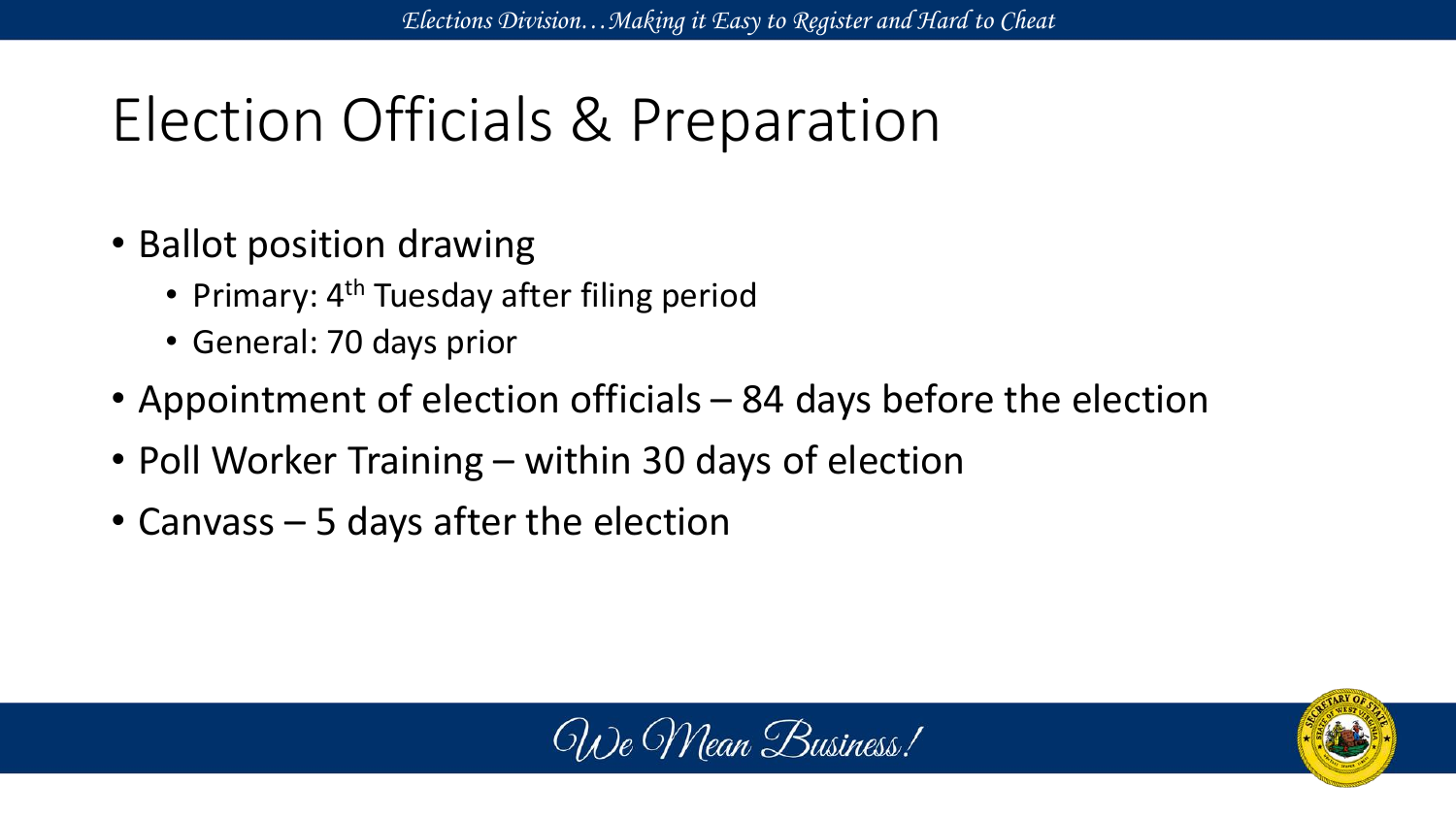# Ballots

- Estimate # of absentee ballots needed 70 days before the election
	- Deliver to recorder 46 days before election
- Begin mailing absentees 46 days before the election
- Sample ballots must be published in accordance with W. Va. Code
	- $1<sup>st</sup>$  publication 16 20 days prior to election before early voting
	- $2^{nd}$  publication  $7 1$  day(s) before the election



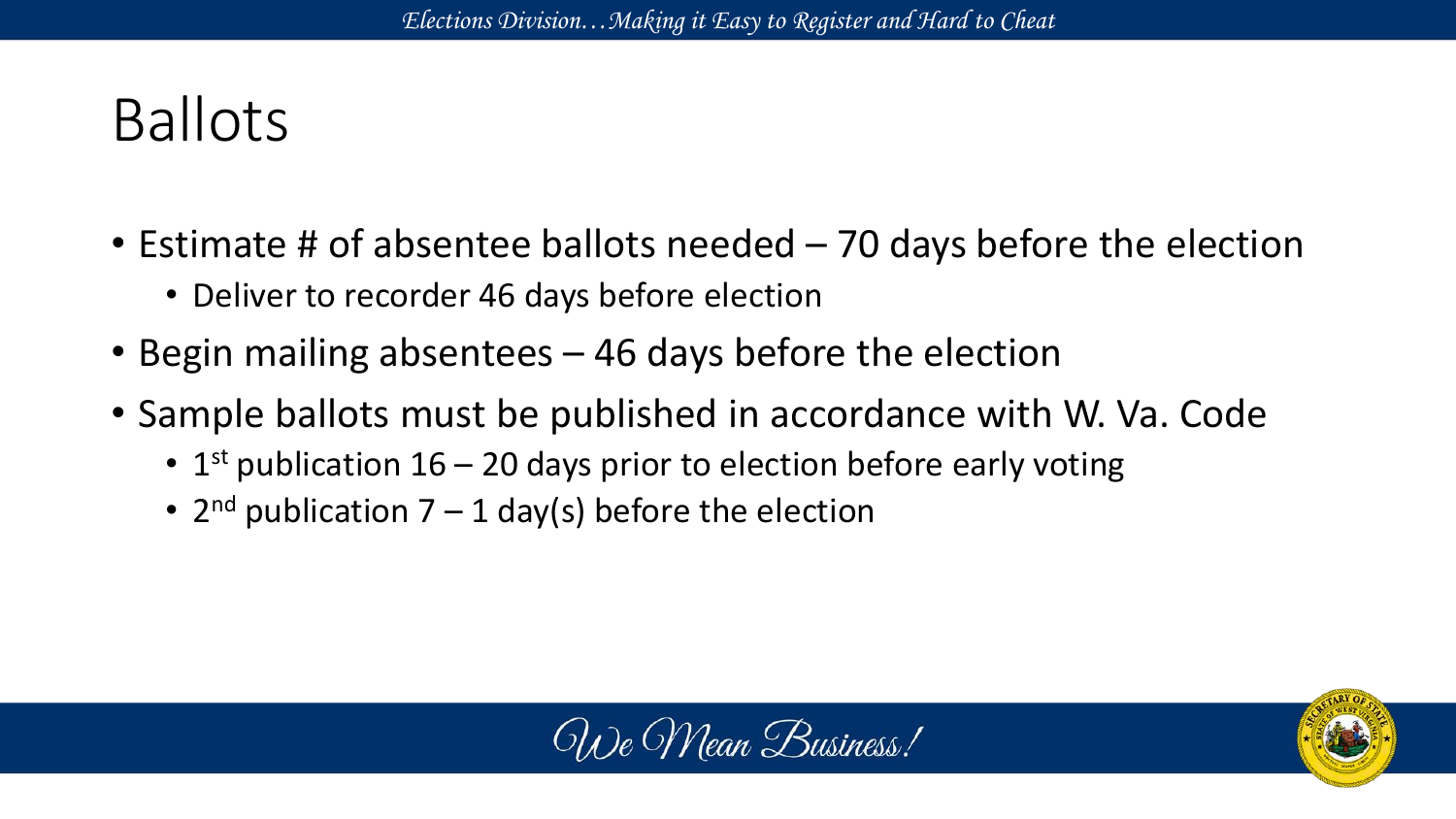# Early Voting

- 13 3 days before the election
- Regular business hours Monday Friday
- Includes Saturdays 9:00 am 5:00 pm



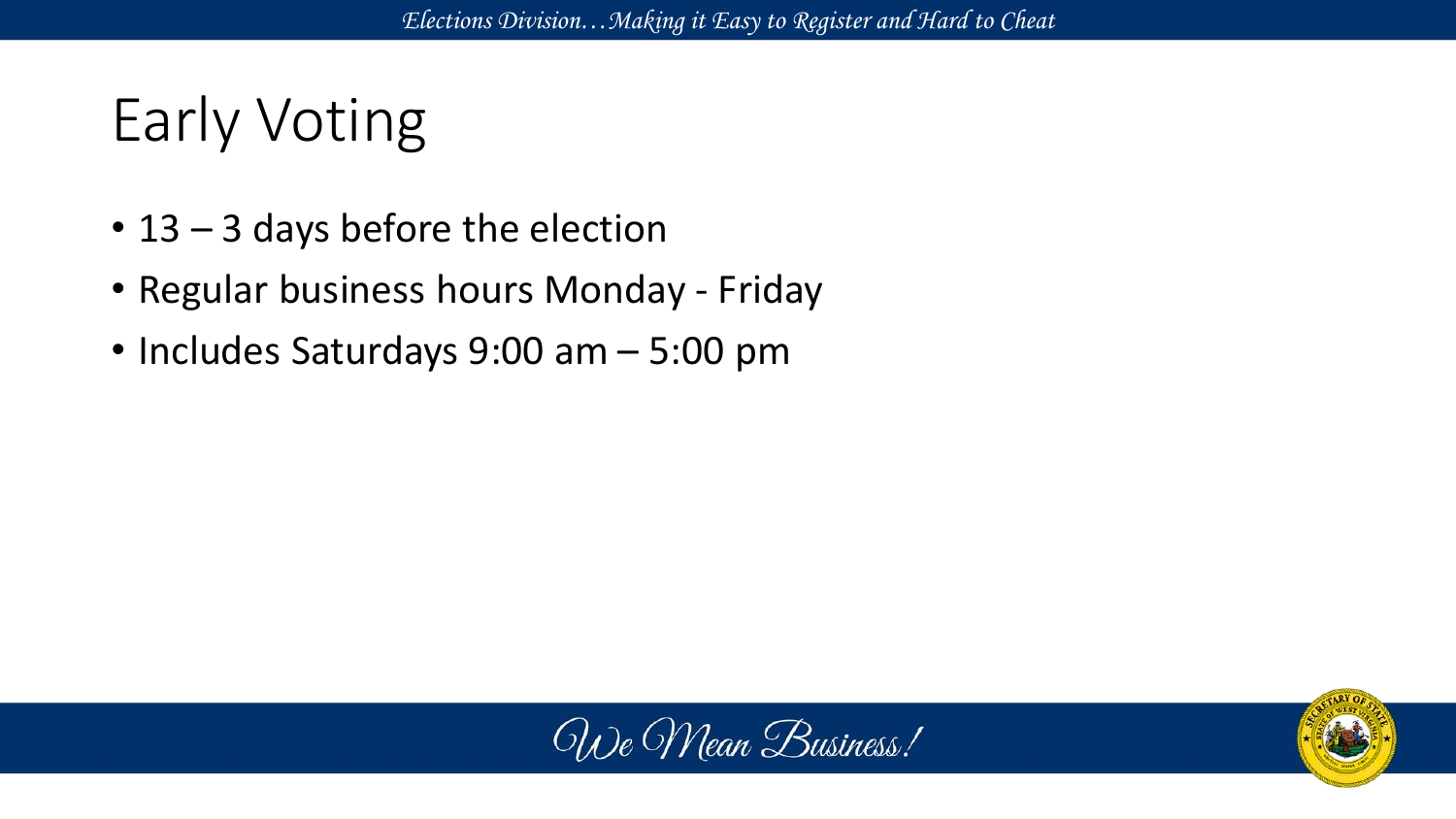### Absentee & The Voter

- Voter registration deadline: 21 days
- Absentee requests begin: January 1 (or 84 days)
- Absentee application deadline: 6 days



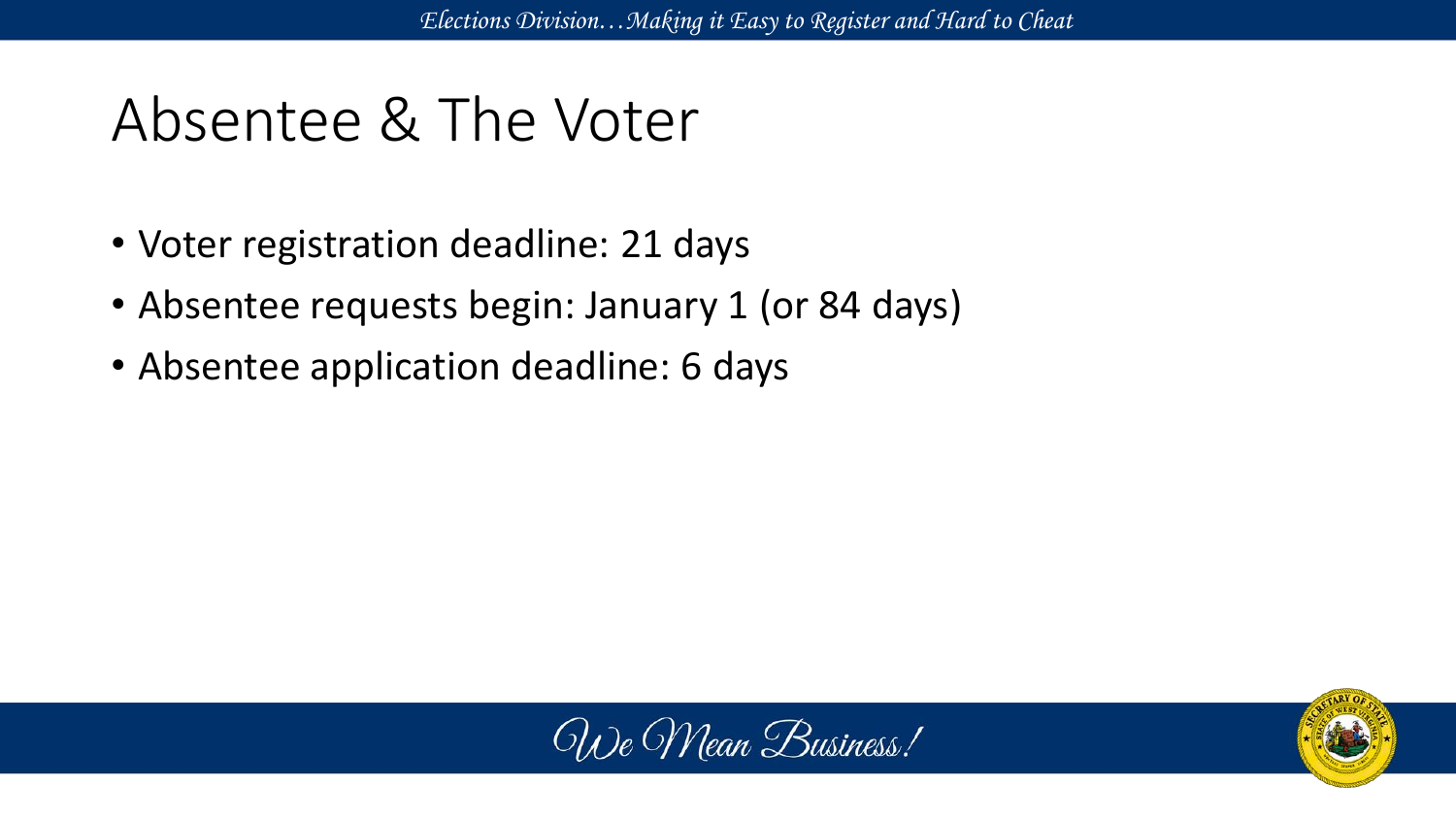#### Canvass

- 5<sup>th</sup> day after election (excluding Sundays)
- Must have quorum present
- Open to the public
- Ensure all materials are accounted for
- Prepare a book of record
- Set the bond for recount
	- No more than \$300



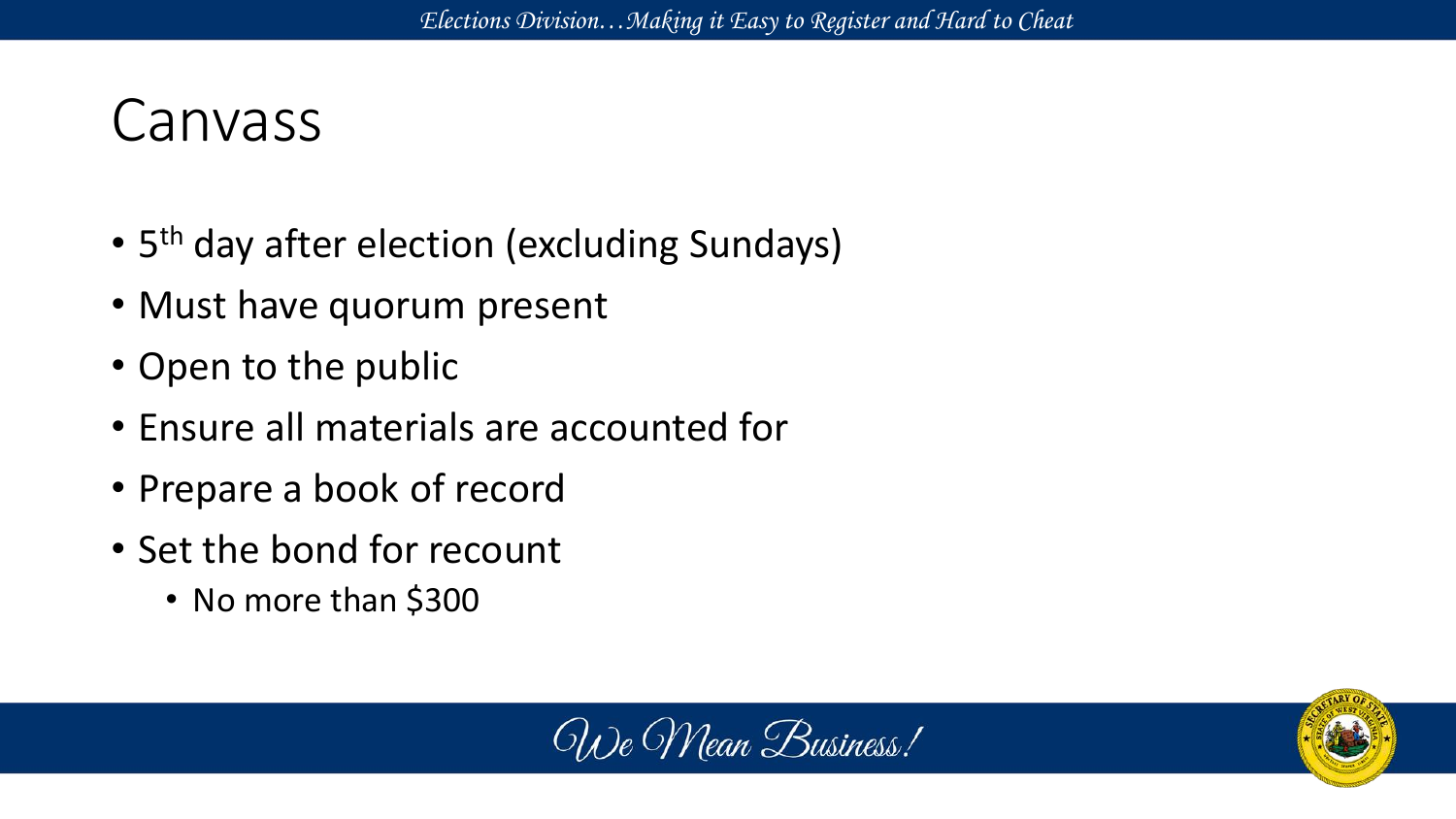### Canvass Practices

- Count only one precinct at a time
- Utilize worksheet provided in canvassing manual as you count
- Statement of Ballots Used (SBU)
- Absentee/Early Voting Record (AEVR)
- Compare # of ballots cast:
	- On Election Day
	- Absentee by mail
	- Early



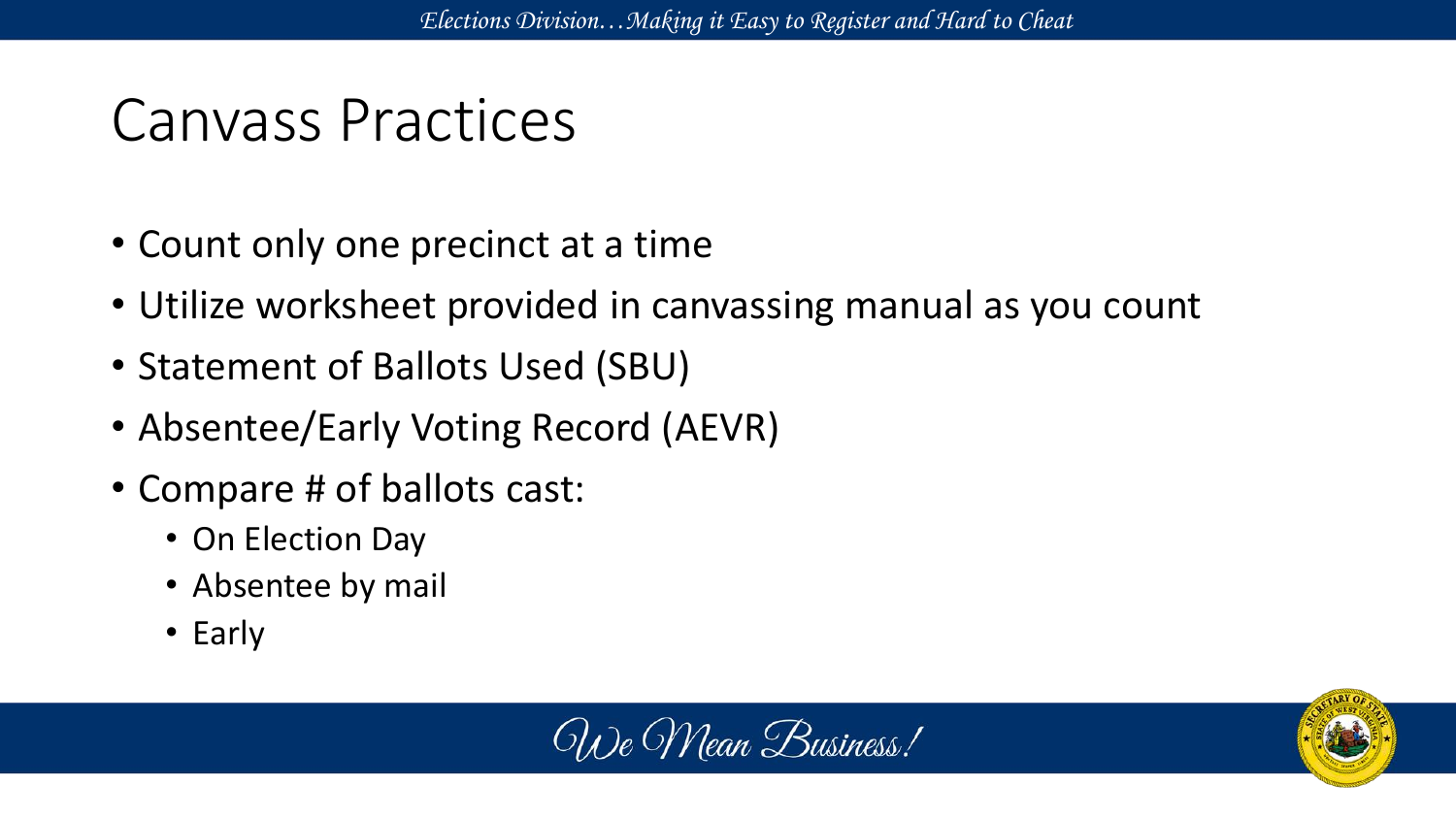## Provisionals & Spoiled Ballots

#### • Provisional

- Open envelope and count # of ballots
- Compare # to the total in the total in Statement of Ballots Used & Absentee/Early Voting
- DO NOT identify the voter by name
- Determine which ballots will be counted
- Spoiled
	- Open envelope and count # of ballots
	- Compare # to the total in the total in Statement of Ballots Used & Absentee/Early Voting



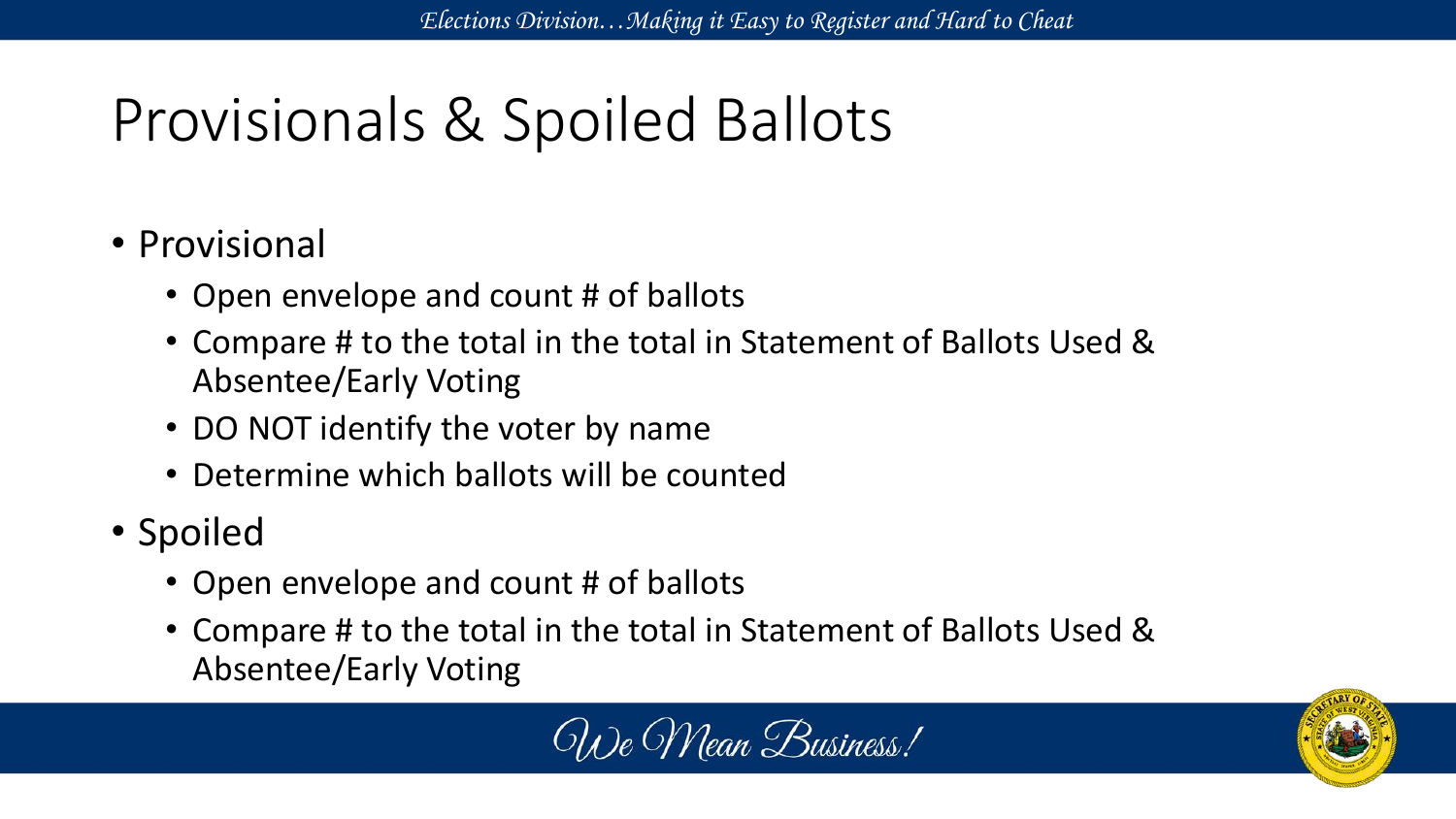### Provisional Ballots when to accept

- Voter changed addresses, but voted in their new precinct
- Voter is handicapped and voted at a precinct that is handicap accessible (if their home precinct is not accessible)
- Voter was a pollworker (if there are no other challenges)
	- Only count votes for races within the pollworker's district